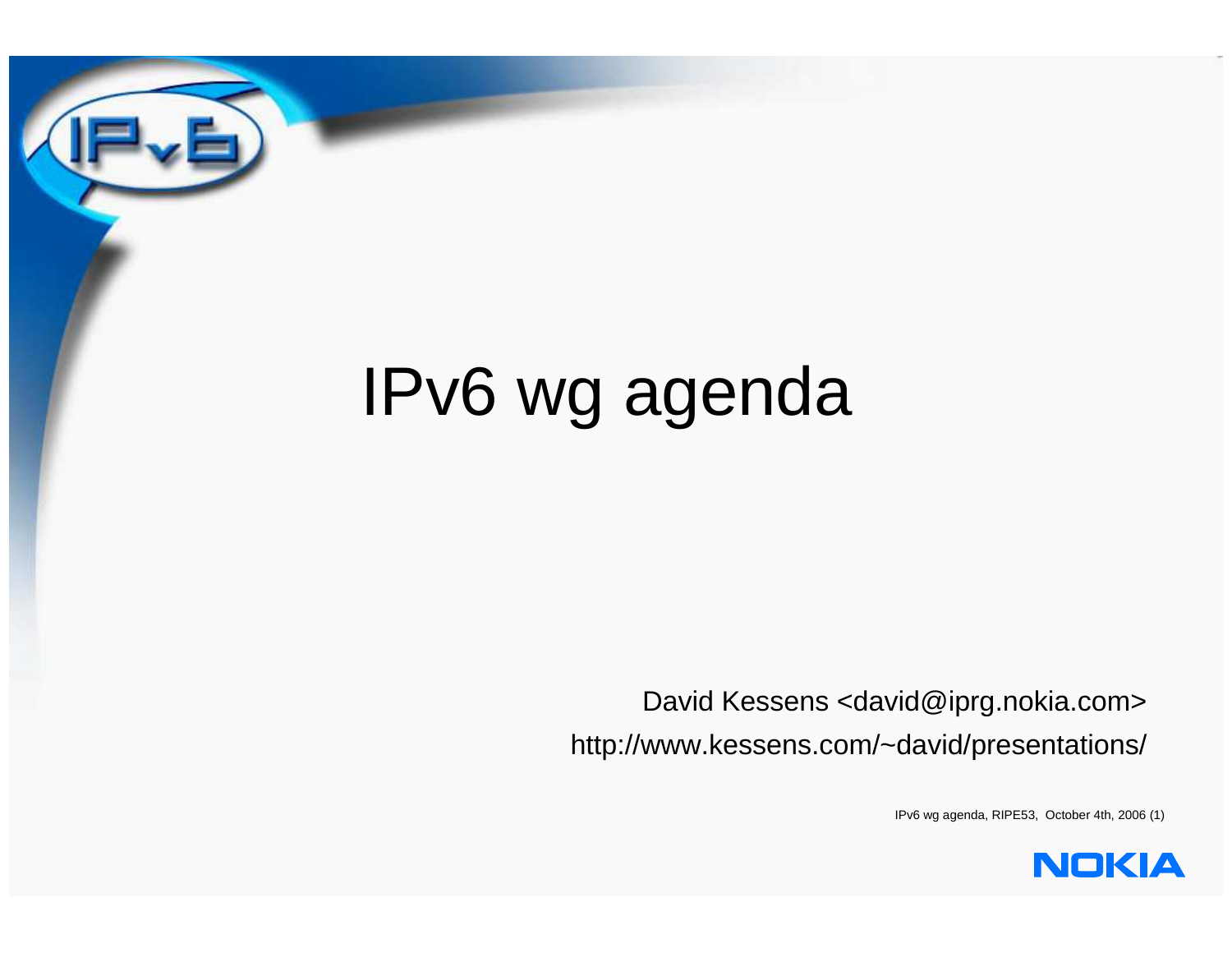## Agenda (1/4)

• Administrative stuff (David Kessens)

- appointment of scribe
- attendance sheet
- agenda bashing
- Quick update from the RIPE NCC regarding ipv6services(James Aldridge)
- Discussion of EOF 'Global IPv6 routing tablestatus report'(Gert Doering)

IPv6 wg agenda, RIPE53, October 4th, 2006 (2)

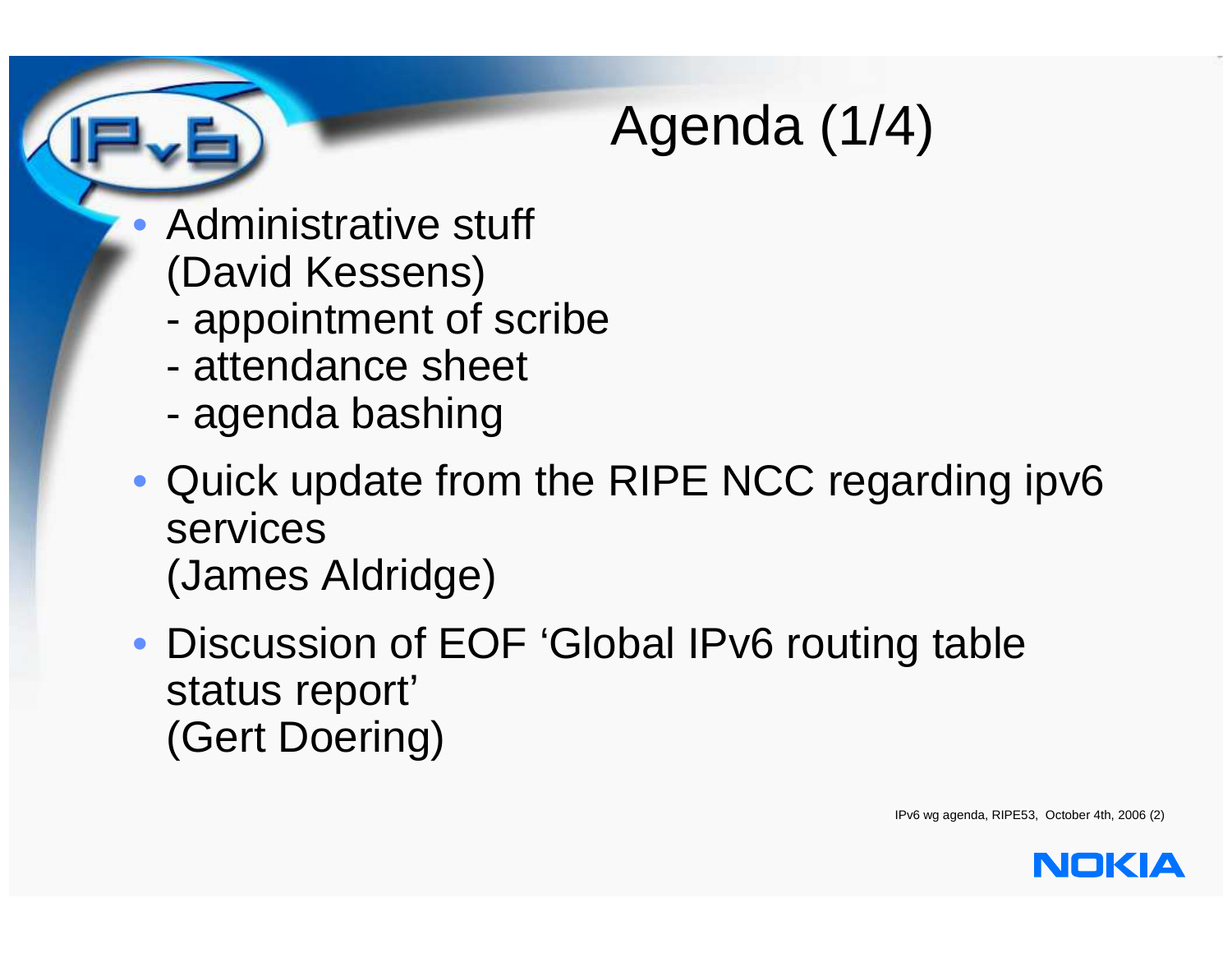## Agenda (2/4)

- • Impact of 6bone address space depreciation(discussion - presentations welcome)
- IPv6 multi homing(Marla Azinger)
- Proposal for IPv6 Multihoming Using PA Space(Iljitsch van Beijnum) Background reading material: http://www.muada.com/drafts/draft-van-beijnumv6ops-pa-mhome-community-01.txt

IPv6 wg agenda, RIPE53, October 4th, 2006 (3)

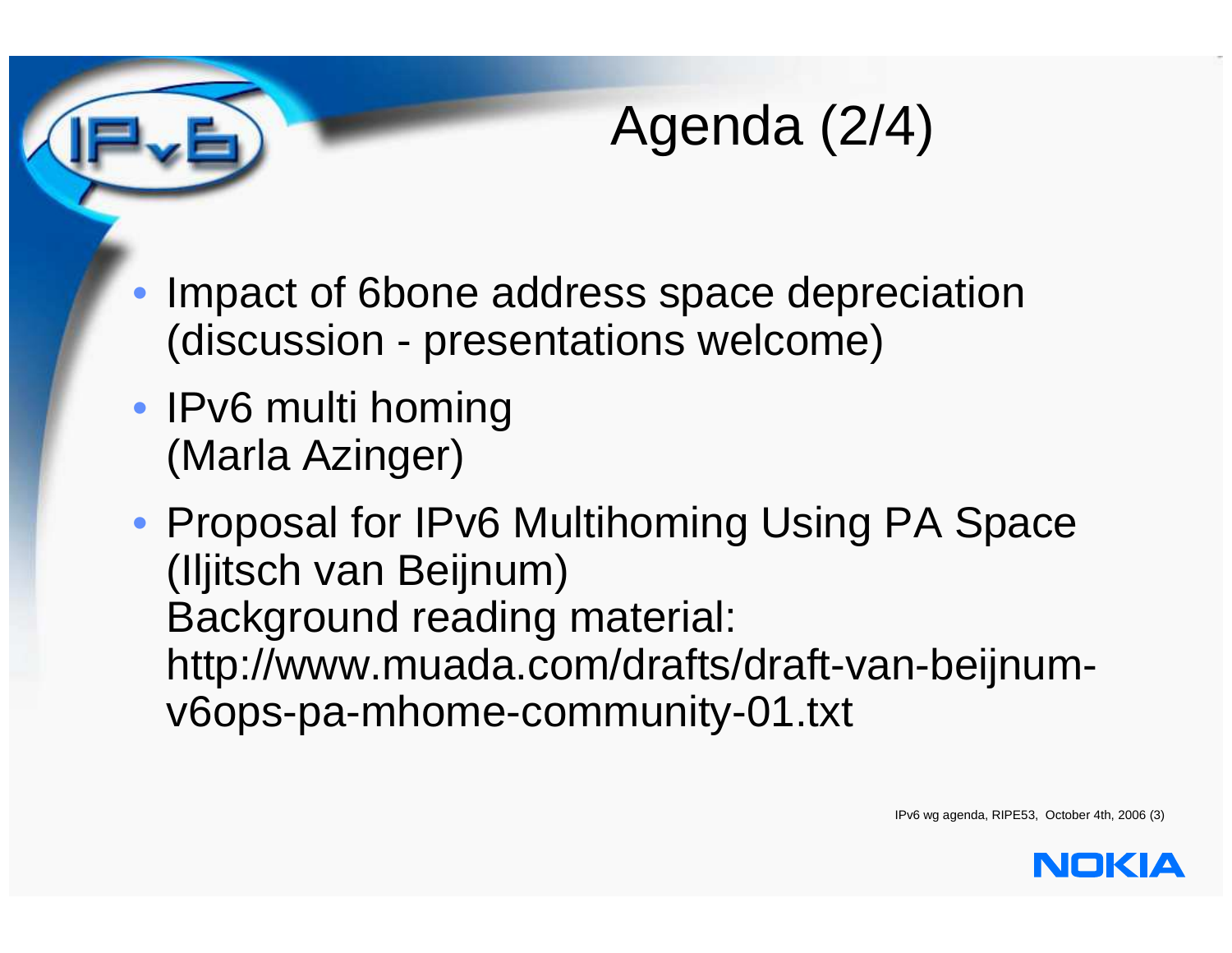#### Agenda (3/4)

- • Impact of ip6.int deprecation(discussion - presentations welcome)
- Report(s) about \*actual\* v6 traffic volume ascompared to v4? \*what's real\* out there, not what's on powerpoint?
	- (input from the audience)
	- Ether Type Analysis on the AMS-IX Platform(Elisa Jasinska)
	- IPv6 traffic during the RIPE meeting(James Aldridge)

IPv6 wg agenda, RIPE53, October 4th, 2006 (4)